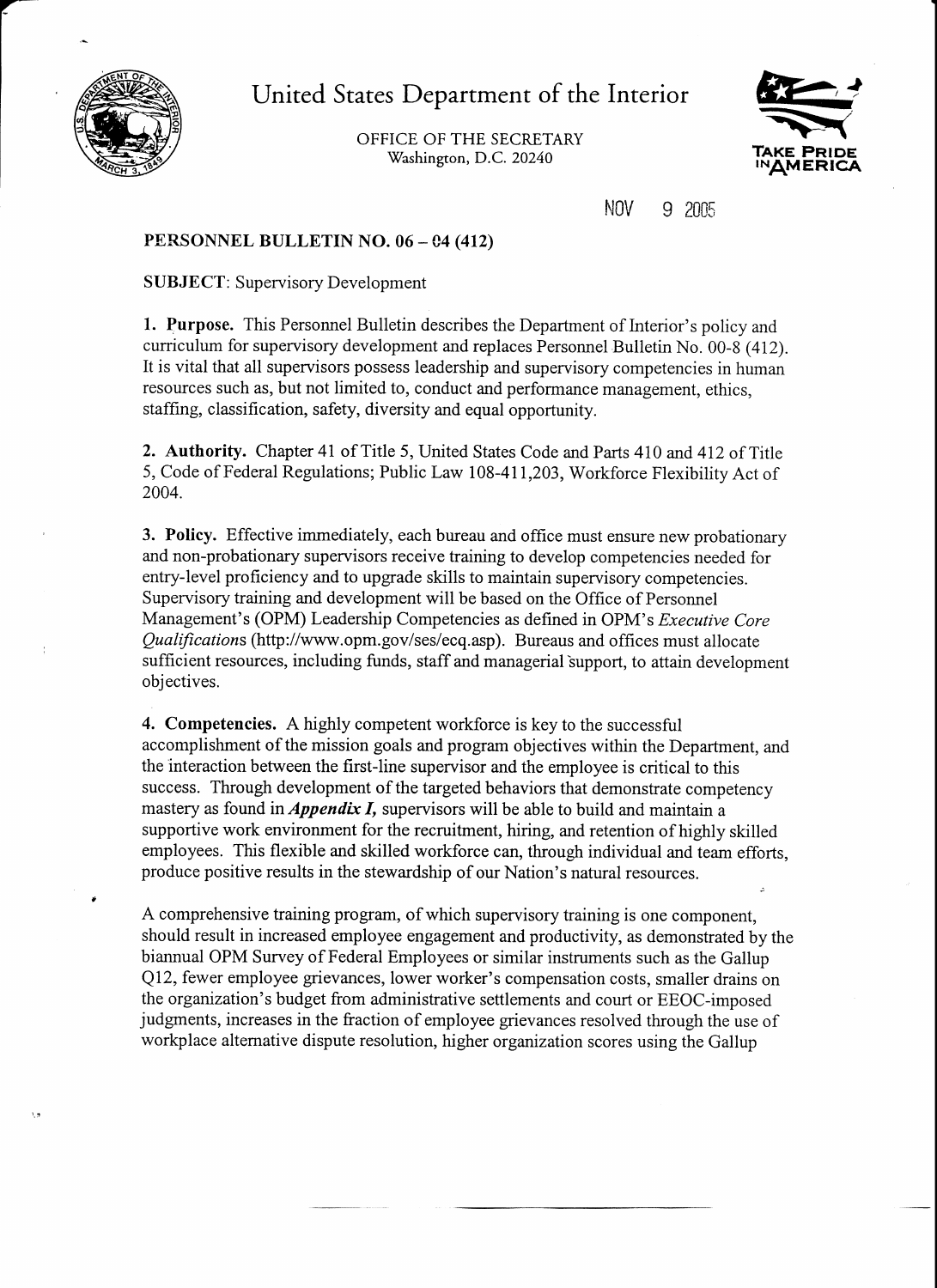Survey or the biannual OPM survey of federal employees, and reduced employee turnover.

Success of the training in improving supervisory competency will be measured through systematic use of a level 3 evaluation  $1$  which measures successful application of training competencies on the job. This is accomplished through a structured, performance-based analysis of supervisory behavior by the trainee and his or her manager approximately six months after completion of training. Results of this analysis will identify additional training and competency development needed by the supervisor and will also inform changes needed in the design of the training program to ensure continual improvement.

**5. Training Framework.** The development objectives, competencies, and training topics outlined in *Appendix 1* describe minimum supervisory training requirements and outline the training in two phases. Although these requirements are not considered mandatory for Team Leaders (and other unofficial supervisors), the training outlined below is recommended for anyone who performs supervisory functions. Phase I includes a minimum of40 hours of basic training in human resources management, equal employment opportunity, diversity, and ethics. Phase II objectives and competencies support development of supervisory leadership skills based on individual needs. Newly appointed supervisors who are subject to a probationary period are required to complete Phase I during their first-year probation. Their managers will assure that the required training is completed and hold performance discussions during the probationary period in order to provide feedback and coaching, assess performance, ensure comprehension and application of training, and make progress checks. At the end of the probationary period the manager will certify to the servicing Human Resources Office that the new supervisor has completed the required 40 hours of basic training. Although only 40 hours of training are required, the goal of this policy is for all supervisors to be able to successfully perform all of the "Desired Performance Objectives" identified in *Appendix I*.

In Phase II the manager will work with the new supervisor to ensure he or she meets entry-level proficiency requirements for Phase II objectives and provide support for any additional training and development activities deemed appropriate or necessary. New supervisors should have entry-level proficiency in Phase II competencies by the end of the second year of service in a supervisory position. All other supervisors are required to demonstrate competency in Phase I and II objectives and topics and to address any developmental needs through continuous learning activities.

#### **Phase I Competencies** 2:

- Leve13. Application: Identify changes in on-the-job behavior and skills. Typically, student evaluated 3-6 months post training; Leve14. Impact: Identify impact of behavioral changes on organization or work unit performance;
- Level 5. Return on Investment (ROI): Compares program benefits to training investment.

<sup>&</sup>lt;sup>1</sup> Level 1. Reaction: Measures satisfaction of participants with training program;

Level 2. Learning: Measures changes in knowledge, skills and attitudes of participants;

 $2$ : The Competencies listed used OPM definitions and are detailed in the Appendix.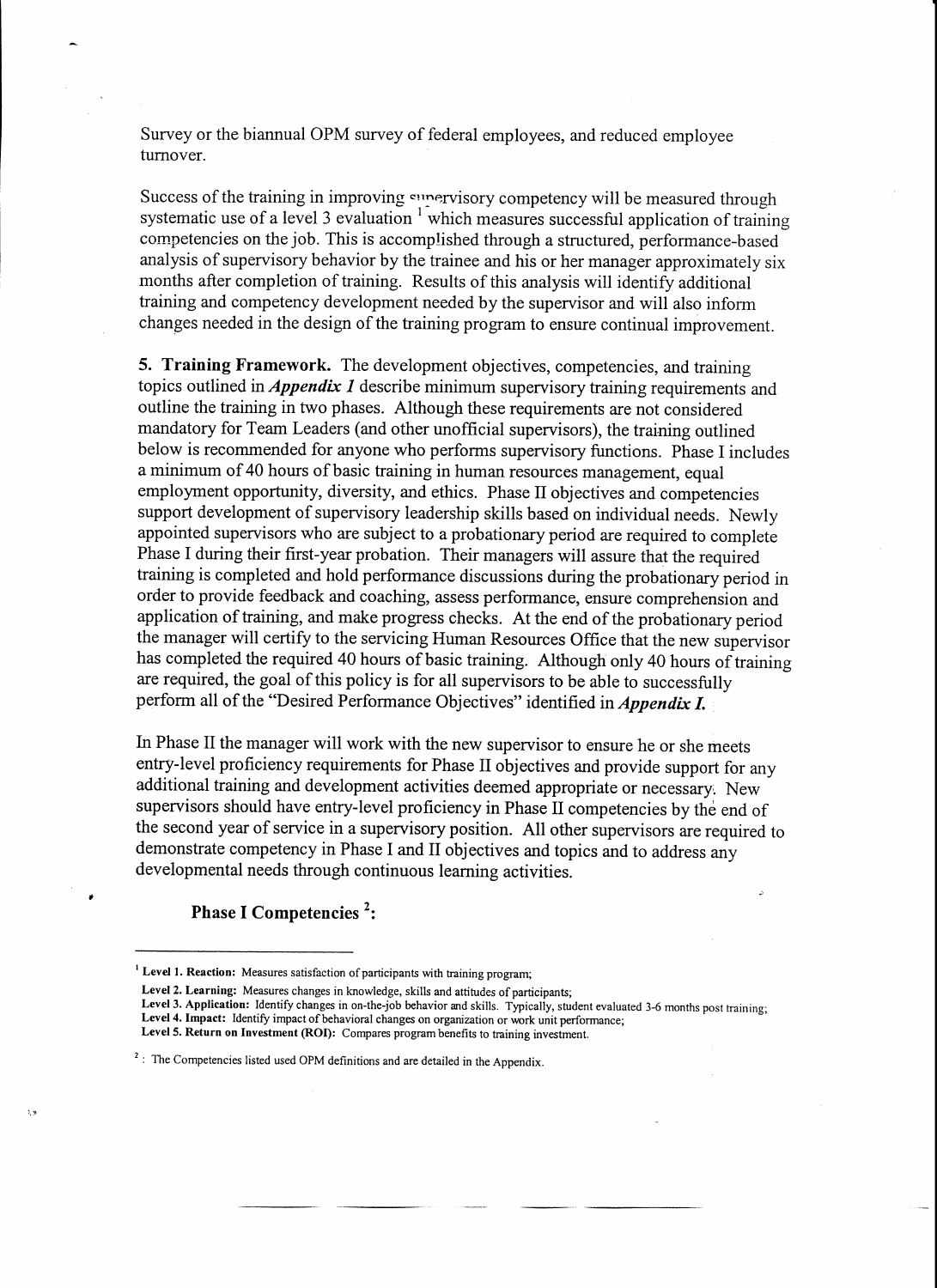Human Resource Management<br>
Service Motivation<br>
Accountability Service Motivation<br>Technical Credibility Technical Credibility Integrity/Honesty<br>
Partnering Conflict Managem Interpersonal Skills Team Building

**Conflict Management** 

#### Phase II Competencies:

 $\lambda$ 

Continual Learning Decisiveness Influencing/Negotiating Resilience<br>Customer Service Problem Service Customer Service<br>
Oral Communication<br>
Oral Communication<br>
Viritten Commun Flexibility

**Written Communication** 

At a minimum any refresher training should review roles and responsibilities, update supervisors on human resource policies and regulations, and provide a review and update on tools that are available to supervisors to help them effectively manage the workforce. Ideally, the training should be based on results of 360 degree feedback that allows targeting of the training to focus on those competency areas needing improvement for that supervisor. Other specific topics could be included based on the needs of the bureau.

6. Individual Development Plans. All supervisors are required to have an Individual Development Plan (IDP) that is updated annually. Required training as well as individual training needs and developmental activities will be identified in the IDP. Periodic reviews and evaluation of the performance of all supervisors should be accomplished during the annual performance reviews and evaluation to determine further developmental needs and appropriate refresher training.

The key steps to developing an individual development plan start with the supervisor having a conversation with his or her employee comparing the competencies (knowledge and skills) needed to perform the employee's job with those that the employee possesses and discussing approaches to address any gaps identified by this comparison. This is also an opportunity to discuss the employee's career goals and identify opportunities to enhance competencies necessary to achieve those future goals. The individual development plan is a way to document this conversation and any agreement reached by the supervisor and the employee on appropriate developmental activities. While the timing for such a conversation is best aligned with the performance agreement, it can take place at any time and frequency that facilitates the communication process. Care should be taken to separate discussions about specific performance accomplishments for the current performance cycle and the associated compensation implications from discussion about career plans and future performance. More information about individual · development plans is available in the performance management handbook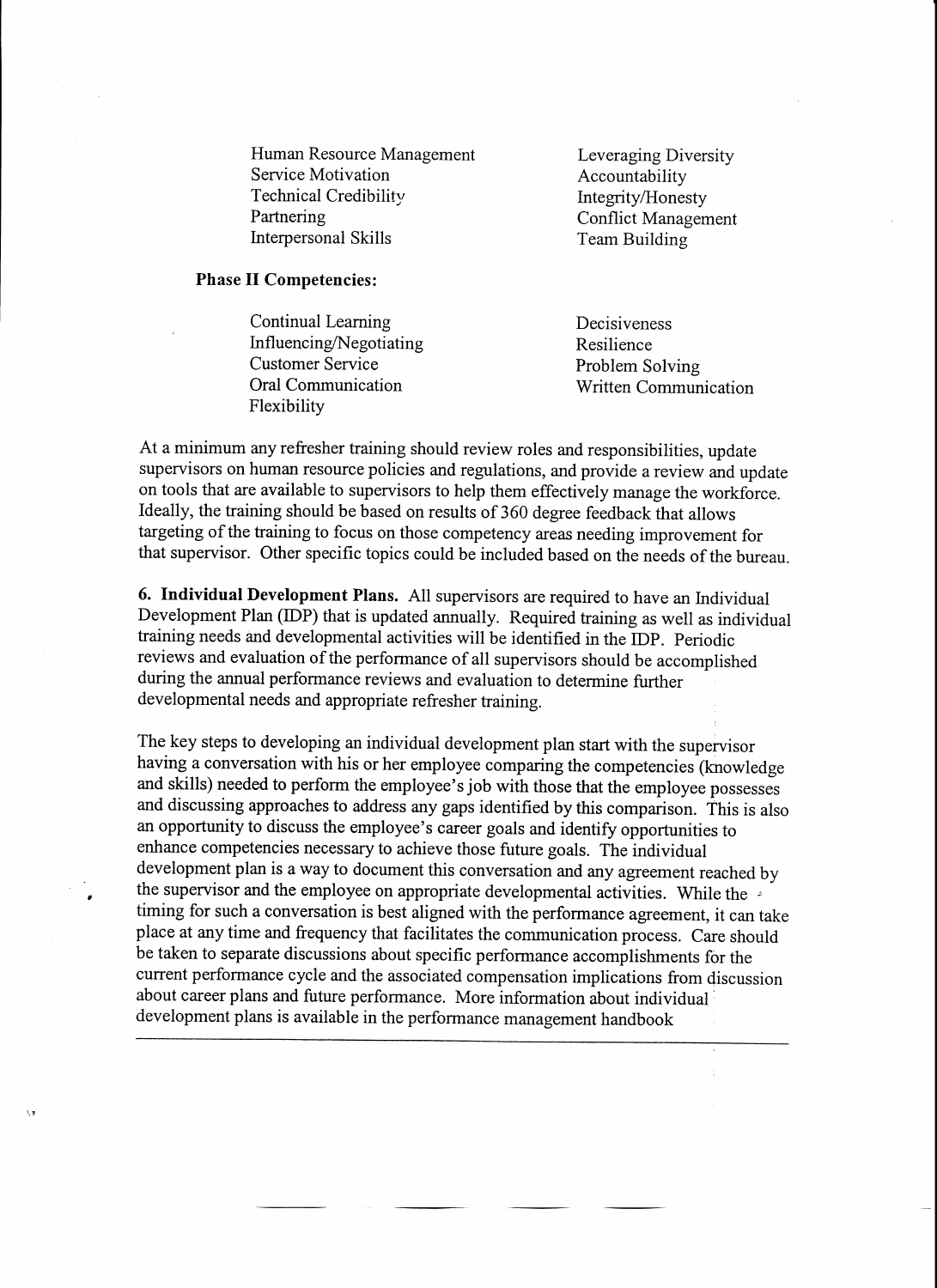http://www.doi.gov/hrm/guidance/370dm430hndbk.pdf). In 2006, the Departmental learning management system will include a tool for analyzing competencies and determining what developmental activities are most appropriate to close gaps. Training delivery systems may include, but are not limited to, traditional classroom training, computer- and web-based training, interactive television via satellite, or individual development activities. Bureaus and offices should use *Appendix 1* to establish specific development activities and training programs for new supervisors. Existing programs should be measured against these standards to ensure they meet current requirements.

This policy is effective as of the date of this Bulletin and will remain in effect until superseded or incorporated into 370 DM 412 on executive, manager and supervisory development.

Director, Strategic Development of Human Capital

Attachment: Appendix I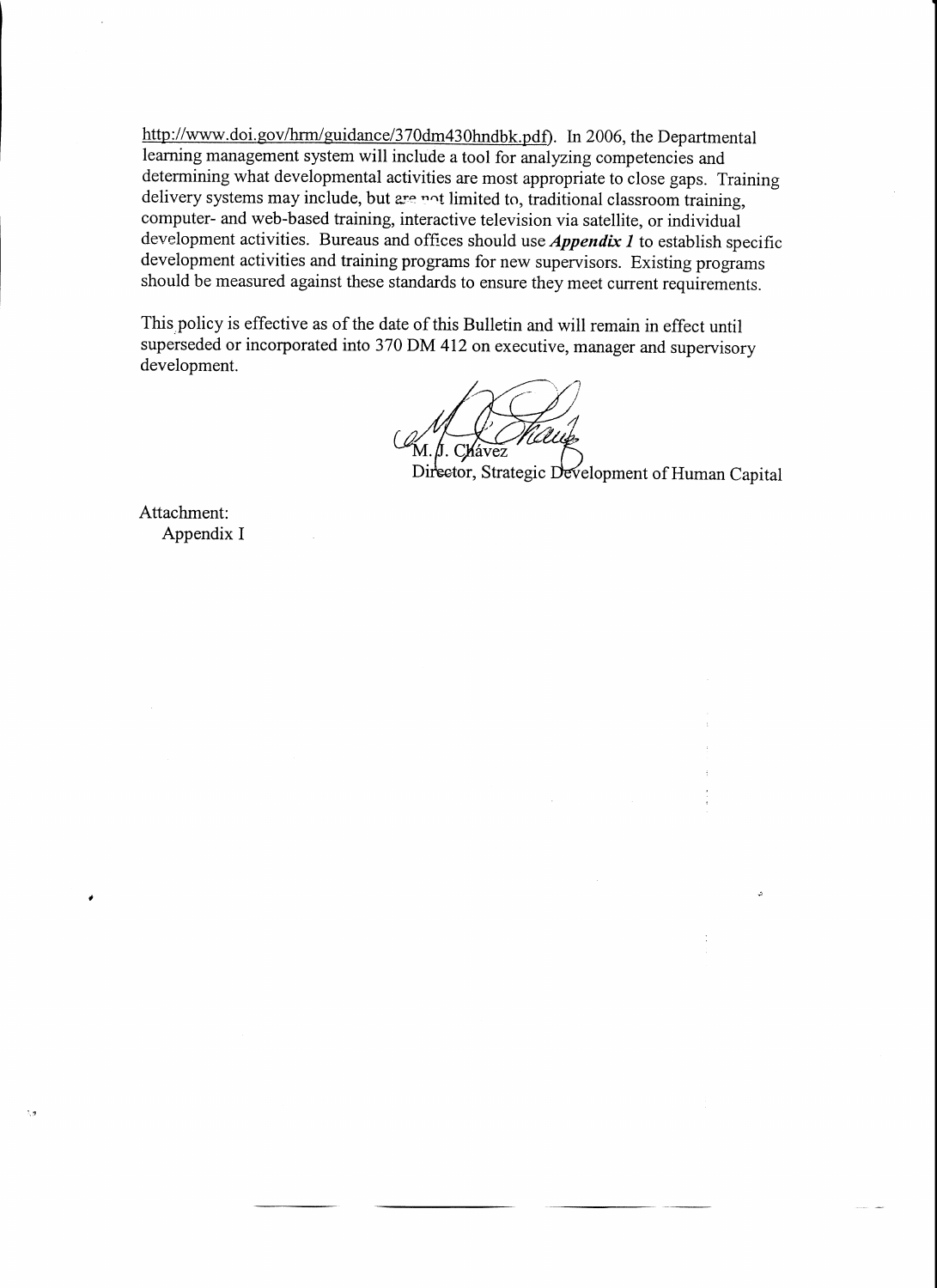**Phase I** 

| <b>Desired Performance</b>                                                                                                                                                                                                                                                  | Competency <sup>1</sup>      | <b>Behavioral Examples<sup>2</sup></b>                                                                                      | <b>Suggested Training Topics<sup>3</sup></b>                                                                                                                                                                                                                                                                                                                                                                                                                                                                                      | <b>Approx. Time</b><br><b>Allocation</b> <sup>4</sup> |
|-----------------------------------------------------------------------------------------------------------------------------------------------------------------------------------------------------------------------------------------------------------------------------|------------------------------|-----------------------------------------------------------------------------------------------------------------------------|-----------------------------------------------------------------------------------------------------------------------------------------------------------------------------------------------------------------------------------------------------------------------------------------------------------------------------------------------------------------------------------------------------------------------------------------------------------------------------------------------------------------------------------|-------------------------------------------------------|
| Phase I:                                                                                                                                                                                                                                                                    |                              |                                                                                                                             |                                                                                                                                                                                                                                                                                                                                                                                                                                                                                                                                   |                                                       |
| Given the challenges of<br>transitioning from a staff to a<br>supervisory position, the new<br>supervisor is able to perform in<br>the new position consistent with<br>the roles and responsibilities of a<br>supervisor within the Federal<br>government work environment. | <b>Technical Credibility</b> | Manage a productive<br>workforce.<br>Protect employee rights.<br>Support Bureau and<br>Department programs and<br>policies. | Key supervisory roles and<br>$\bullet$<br>responsibilities.<br>Employee rights and<br>responsibilities.<br>Transitioning from a staff<br>$\bullet$<br>position to a supervisory<br>position.<br><b>Bureau and Department</b><br>$\bullet$<br>programs and policies<br>related to human capital,<br>including but not limited<br>to: Strategic Plan for<br>Achieving and<br>Maintaining a Highly<br><b>Skilled and Diverse</b><br>Workforce, Strategic Plan<br>for Accessibility, DOI<br>Strategic Plan:<br>Management Excellence. | 2-4 hours                                             |

<span id="page-4-0"></span><sup>&</sup>lt;sup>1</sup> Although many competencies may be partially covered in any given objective, we have limited the list to the primary 3-4 competencies for each objective.

<span id="page-4-1"></span><sup>&</sup>lt;sup>2</sup> Behavioral examples are taken from OPM's HR Manager except for those written in *italics*, which were taken or modified from other documents.

<span id="page-4-2"></span><sup>&</sup>lt;sup>3</sup> This list of training topics is not exhaustive and latitude is given to make minor adjustments to the supervisory training program, while maintaining the integrity of a comprehensive development program that covers broad areas of supervisory responsibility.

<span id="page-4-3"></span><sup>&</sup>lt;sup>4</sup> The time allocations are only estimates and actual training may take less or more time depending on the depth and breadth of the training or specific bureau needs.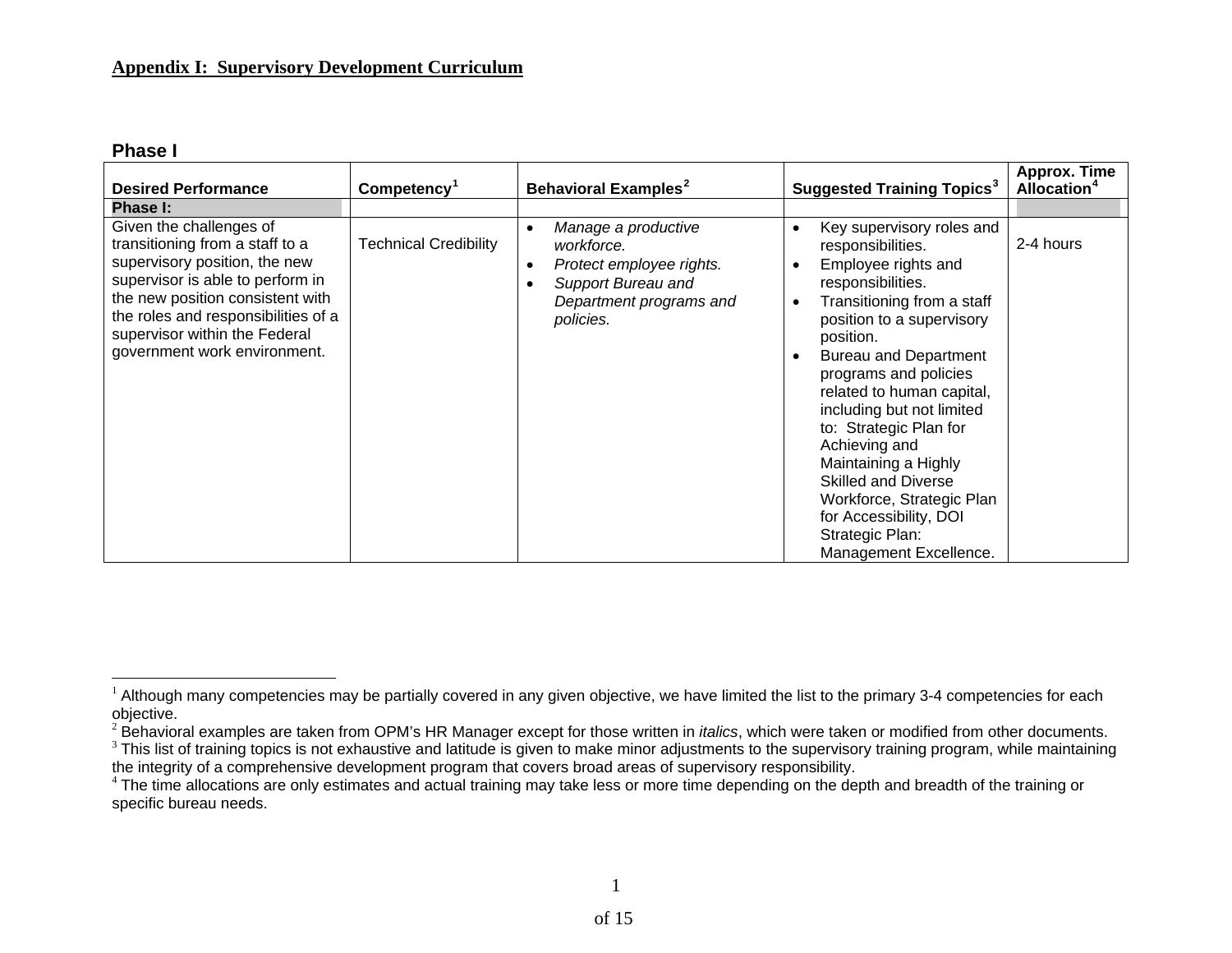| <b>Desired Performance</b>                                                                                                                                                                                                                       | Competency <sup>1</sup>                                            | Behavioral Examples <sup>2</sup>                                                                                                                                                                                                              | <b>Suggested Training Topics<sup>3</sup></b>                                                                                                                                                                                                                                                                                                                   | Approx. Time<br>Allocation <sup>4</sup> |
|--------------------------------------------------------------------------------------------------------------------------------------------------------------------------------------------------------------------------------------------------|--------------------------------------------------------------------|-----------------------------------------------------------------------------------------------------------------------------------------------------------------------------------------------------------------------------------------------|----------------------------------------------------------------------------------------------------------------------------------------------------------------------------------------------------------------------------------------------------------------------------------------------------------------------------------------------------------------|-----------------------------------------|
| Given the organization's mission<br>and goals, funding, and other<br>resources, the supervisor<br>assesses current and future<br>staffing needs and develops a<br>staffing plan for successfully<br>accomplishing the organization's<br>mission. | Human Resource<br>Management<br>Written<br>Communication           | Prepare workforce plans with<br>$\bullet$<br>projected number and type of<br>staff needed.<br>Prepare position descriptions<br>and performance elements and<br>standards.                                                                     | <b>Staffing and Classification</b><br>$\bullet$<br><b>Position Management</b><br>$\bullet$<br>Bureau specific<br>$\bullet$<br>recruitment and hiring<br>processes.<br>SWOT analysis<br>$\bullet$<br>How to write a PD (and<br>$\bullet$<br>crediting plan if<br>applicable)<br><b>DOI</b> and Bureau<br>$\bullet$<br><b>Workforce Planning</b><br>initiatives. | 4-6 hours                               |
| Given a staffing need as<br>identified in an approved<br>workforce plan, the supervisor<br>recruits and selects individuals<br>based on merit principles and<br>EEO regulations in the interest of<br>building a diverse workforce.              | <b>Human Resource</b><br>Management<br><b>Leveraging Diversity</b> | Recruit individuals with the<br>$\bullet$<br>knowledge and skills identified<br>in the approved staffing plan<br>and position description.<br>Recruit and hire a diverse<br>workforce.<br>Make decisions on significant<br>personnel actions. | <b>Merit System Principles</b><br>$\bullet$<br><b>Prohibited Personnel</b><br>$\bullet$<br><b>Practices</b><br><b>Equal Employment</b><br>$\bullet$<br>Opportunity<br>Hiring Authorities,<br>$\bullet$<br>including special hiring<br>authorities for the<br>disabled and for veterans<br><b>Recruitment Tools and</b><br>$\bullet$<br><b>Resources</b>        | 2-4 hours                               |
| Given a recruitment action, the<br>supervisor plans for and<br>conducts applicant and reference<br>interviews that meet legal<br>parameters and result in hiring<br>the best candidate for the<br>position.                                      | Human Resource<br>Management                                       | Conduct selection interviews for<br>$\bullet$<br>making hiring decisions.                                                                                                                                                                     | Interviewing Do's and<br>$\bullet$<br>Don'ts<br>How to conduct an<br>$\bullet$<br>Interview that focuses on<br>competencies and<br>behaviors required by the<br>job.<br>Selection and Approval<br>Process                                                                                                                                                      | 2-4 hours                               |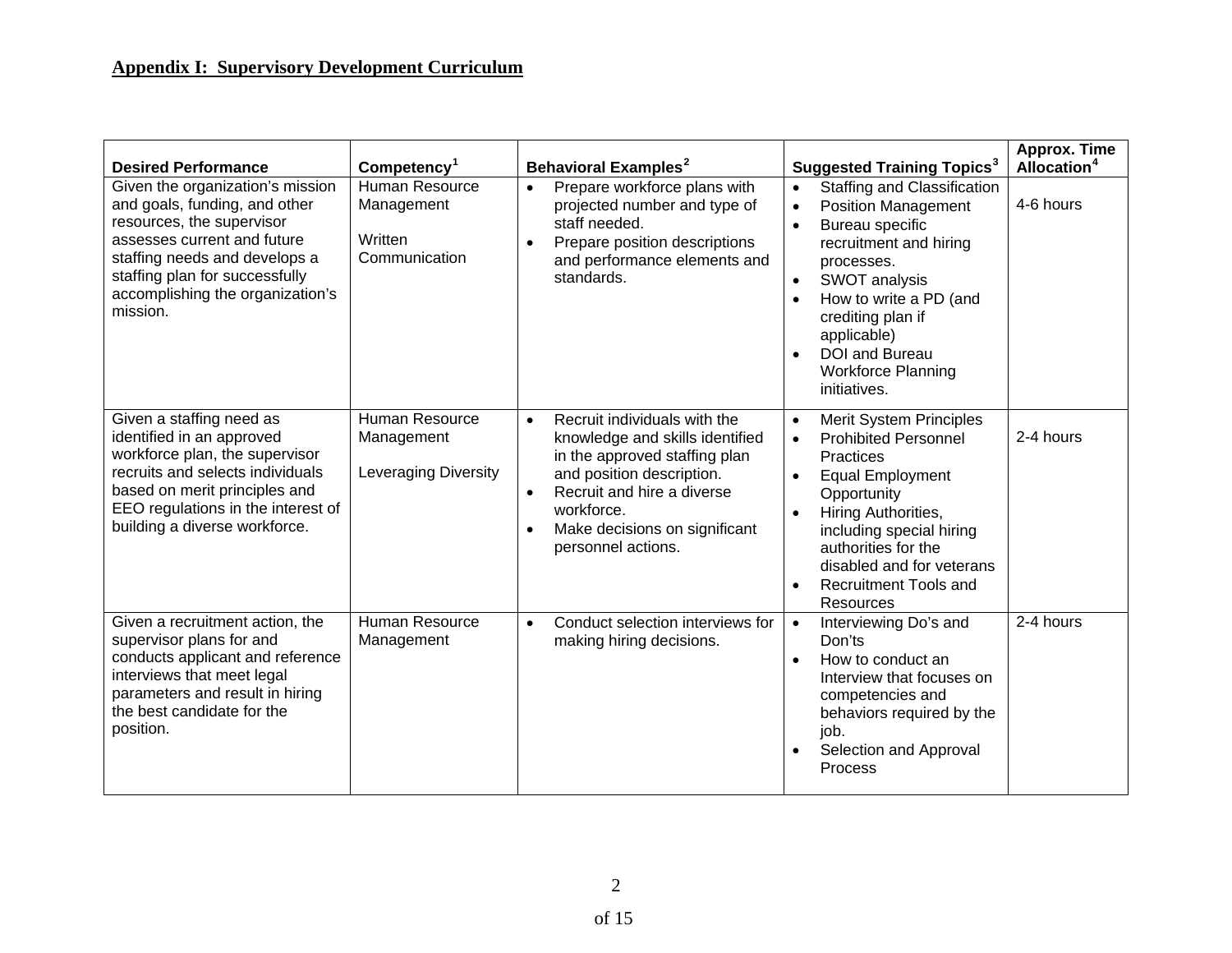|                                                                                                                                                                                                                                                |                                                                                                                                                  |                                                                                                                                                                                                                                                                                                                                                                                                                                                                                                        |                                                                                                                                                                                                                                                                                                                                                                                                                                    | <b>Approx. Time</b>                  |
|------------------------------------------------------------------------------------------------------------------------------------------------------------------------------------------------------------------------------------------------|--------------------------------------------------------------------------------------------------------------------------------------------------|--------------------------------------------------------------------------------------------------------------------------------------------------------------------------------------------------------------------------------------------------------------------------------------------------------------------------------------------------------------------------------------------------------------------------------------------------------------------------------------------------------|------------------------------------------------------------------------------------------------------------------------------------------------------------------------------------------------------------------------------------------------------------------------------------------------------------------------------------------------------------------------------------------------------------------------------------|--------------------------------------|
| <b>Desired Performance</b><br>Given work to be accomplished<br>through subordinate employees,<br>the supervisor will coach and<br>counsel subordinates in meeting<br>critical elements as identified in<br>the employee's performance<br>plan. | Competency <sup>1</sup><br>Human Resource<br>Management<br><b>Interpersonal Skills</b><br><b>Service Motivation</b><br><b>Oral Communication</b> | <b>Behavioral Examples<sup>2</sup></b><br>Advise employees of their<br>$\bullet$<br>performance plan and keep<br>them informed individually of<br>their performance.<br>Conduct formal performance<br>$\bullet$<br>appraisals.<br>Communicate the<br>organization's mission and<br>vision to the staff.                                                                                                                                                                                                | <b>Suggested Training Topics<sup>3</sup></b><br>Making reasonable<br>$\bullet$<br>accommodations for<br>disabled applicants.<br><b>DOI Performance</b><br>$\bullet$<br>Management System<br>Coaching and Counseling<br>$\bullet$<br><b>Skills</b><br><b>Feedback Skills</b><br>$\bullet$<br><b>Performance Evaluation</b><br>$\bullet$<br><b>Skills</b><br><b>Writing Critical Elements/</b><br>$\bullet$<br>Performance Standards | Allocation <sup>4</sup><br>4-6 hours |
|                                                                                                                                                                                                                                                |                                                                                                                                                  | Explain specific goals,<br>activities, policies, and<br>procedures to subordinates.<br>Inform subordinates about<br>developments and their impact<br>on organization activities.<br>Motivate subordinates and<br>peers towards future goals.<br>Establish organizational<br>procedures and policies to<br>empower subordinates.<br>Monitor and evaluate employee<br>work products.<br>Develop procedures for<br>$\bullet$<br>evaluating work products.<br>Provide regular guidance to<br>subordinates. | Conducting a<br>$\bullet$<br>Performance Appraisal<br>Session<br>Motivational Theory/<br>$\bullet$<br><b>Models</b><br>Reasonable<br>$\bullet$<br>accommodation and<br>resources                                                                                                                                                                                                                                                   |                                      |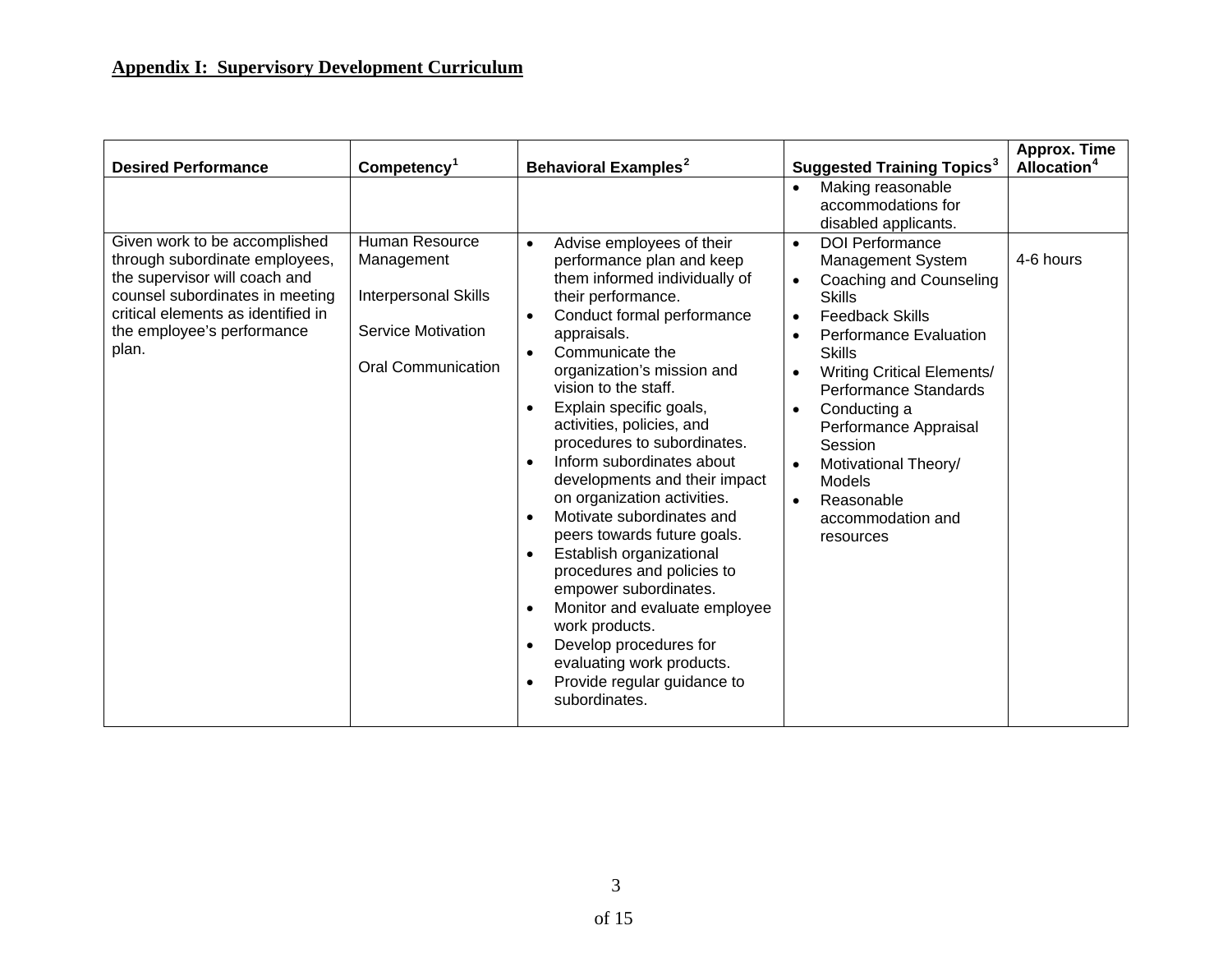| <b>Desired Performance</b>                                                                                                                                                                                                                                              | Competency <sup>1</sup>                                            | <b>Behavioral Examples<sup>2</sup></b>                                                                                                                                 | <b>Suggested Training Topics<sup>3</sup></b>                                                                                                                                                                                                                         | Approx. Time<br>Allocation <sup>4</sup> |
|-------------------------------------------------------------------------------------------------------------------------------------------------------------------------------------------------------------------------------------------------------------------------|--------------------------------------------------------------------|------------------------------------------------------------------------------------------------------------------------------------------------------------------------|----------------------------------------------------------------------------------------------------------------------------------------------------------------------------------------------------------------------------------------------------------------------|-----------------------------------------|
| Given an employee's less than<br>successful performance of<br>critical elements identified in the<br>employee's performance plan,<br>the supervisor will take steps to<br>improve the employee's<br>performance in accordance with<br>the policies of the organization. | Human Resource<br>Management<br>Accountability                     | Help employees improve<br>$\bullet$<br>performance.<br>Assist individual workers with<br>job-related problems.                                                         | Performance<br>$\bullet$<br><b>Improvement Plans</b><br><b>Performance Based</b><br>$\bullet$<br>Actions<br><b>Employee Assistance</b><br>$\bullet$<br>Program<br>Accessible Technology<br>$\bullet$<br>Center<br>Appeal Rights and MSPB<br>$\bullet$                | 2-4 hours                               |
| Given outstanding performance<br>by subordinates the supervisor<br>will use the awards and<br>recognition program to create<br>and sustain a motivating and<br>productive work environment.                                                                             | Human Resource<br>Management<br>Service Motivation                 | Provide recognition and<br>$\bullet$<br>rewards for effective<br>performance.                                                                                          | <b>DOI</b> Awards and<br>$\bullet$<br><b>Recognition Program</b><br>Bureau specific levels of<br>$\bullet$<br>authority, policies, and<br>procedures for granting<br>awards.                                                                                         | 1-2 hours                               |
| Given employees with<br>disabilities, the supervisor makes<br>accommodations for those needs<br>consistent with the requirements<br>of the Rehabilitation Act of 1973<br>and Department and Bureau<br>policy and directives.                                            | <b>Human Resource</b><br>Management<br><b>Leveraging Diversity</b> | Document individual needs<br>$\bullet$<br>Make reasonable<br>$\bullet$<br>accommodations based on<br><i>individual needs.</i>                                          | Characteristics of people<br>$\bullet$<br>with various disabilities.<br><b>Rehabilitation Act of</b><br>$\bullet$<br>1973.<br>Department and Bureau<br>$\bullet$<br>policies on reasonable<br>accommodation<br><b>EEOC Role and</b><br>$\bullet$<br>Responsibilities | 2-4 hours                               |
| Given a diverse workforce, the<br>supervisor creates an inclusive<br>work environment that includes<br>respect, understanding, valuing,<br>and maximizing the talents of<br>each individual towards the<br>accomplishment of the mission.                               | Leveraging Diversity<br>Human Resource<br>Management               | Create a work environment<br>$\bullet$<br>where individuals are treated<br>fairly.<br>Implement workforce diversity<br>training programs for self and<br>subordinates. | <b>Benefits and Challenges</b><br>$\bullet$<br>of a Diverse Workforce<br>Job Aids and Available<br>$\bullet$<br>Resources for<br>Supervising a Diverse<br>Workforce<br>Religious<br>$\bullet$<br>Accommodation                                                       | 2-4 hours                               |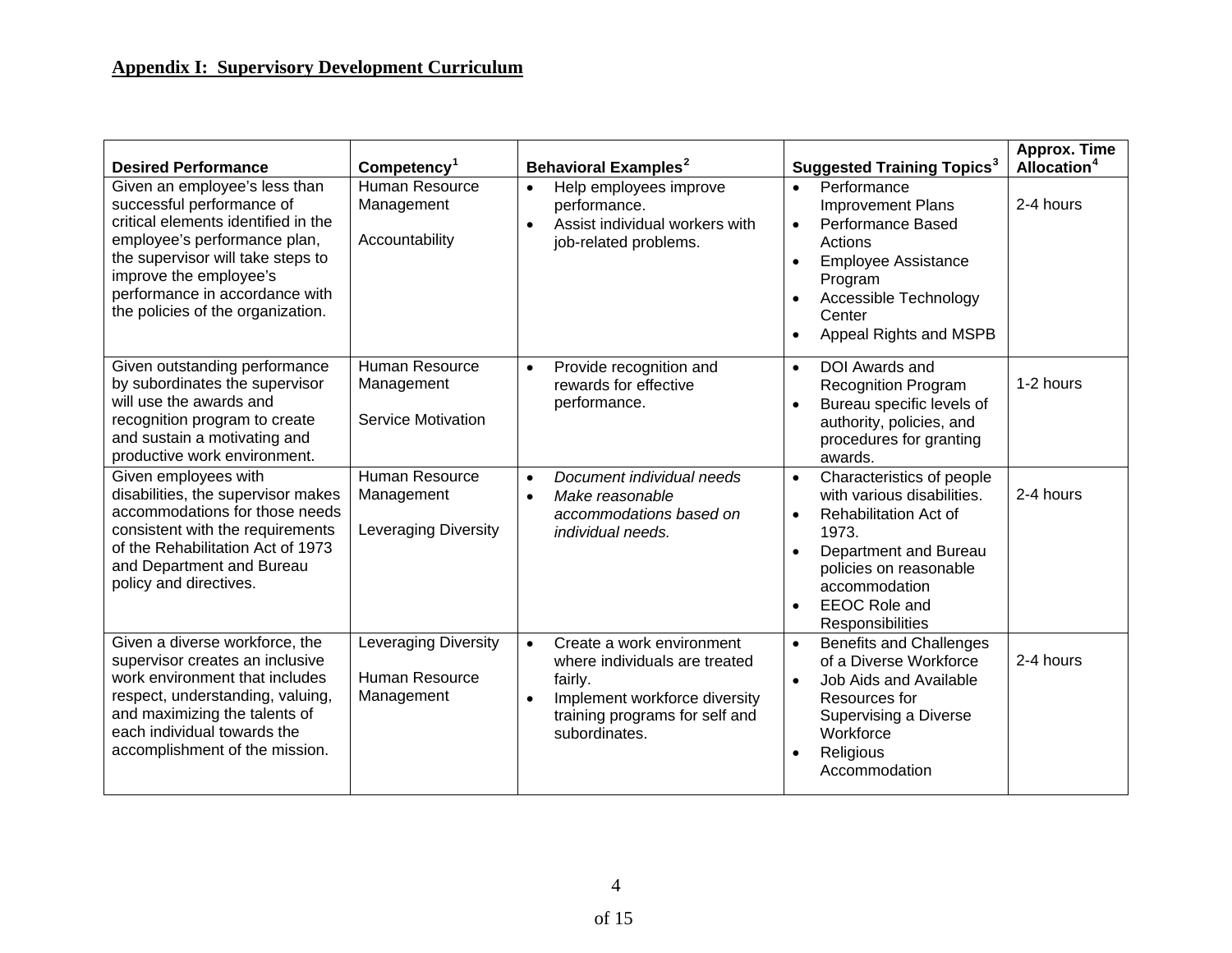| <b>Desired Performance</b>                                                                                                                                                                                                           | Competency <sup>1</sup>                                        | Behavioral Examples <sup>2</sup>                                                                                                                                                                                                                                                                                                                                                                                                                                                                                                                                                                                                                                                                 | <b>Suggested Training Topics<sup>3</sup></b>                                                     | <b>Approx. Time</b><br>Allocation <sup>4</sup> |
|--------------------------------------------------------------------------------------------------------------------------------------------------------------------------------------------------------------------------------------|----------------------------------------------------------------|--------------------------------------------------------------------------------------------------------------------------------------------------------------------------------------------------------------------------------------------------------------------------------------------------------------------------------------------------------------------------------------------------------------------------------------------------------------------------------------------------------------------------------------------------------------------------------------------------------------------------------------------------------------------------------------------------|--------------------------------------------------------------------------------------------------|------------------------------------------------|
| Given a task to be assigned, the<br>supervisor assesses the<br>employee's level of competence<br>and commitment to the task, and<br>provides the level of direction<br>and support the employee needs<br>for successful performance. | <b>Leveraging Diversity</b><br>HR Management<br>Accountability | Match subordinate interests<br>and abilities with the job.<br>Set deadlines for project<br>$\bullet$<br>completion.<br>Establish organizational<br>procedures and policies to<br>empower subordinates.<br>Empower employees with<br>authority and responsibility to<br>make decisions.<br>Schedule work assignments,<br>set priorities, and direct work of<br>the staff.<br>Motivate subordinates and<br>peers towards future goals.<br>Determine program or project<br>priorities to allocate resources.<br>Design processes and<br>$\bullet$<br>structures for doing work.<br>Give subordinates substantial<br>authority and discretion to carry<br>out work activities and make<br>decisions. | Situational Leadership<br>$\bullet$<br>Model<br>Coaching<br>$\bullet$<br>Delegation<br>$\bullet$ | 2-4 hours                                      |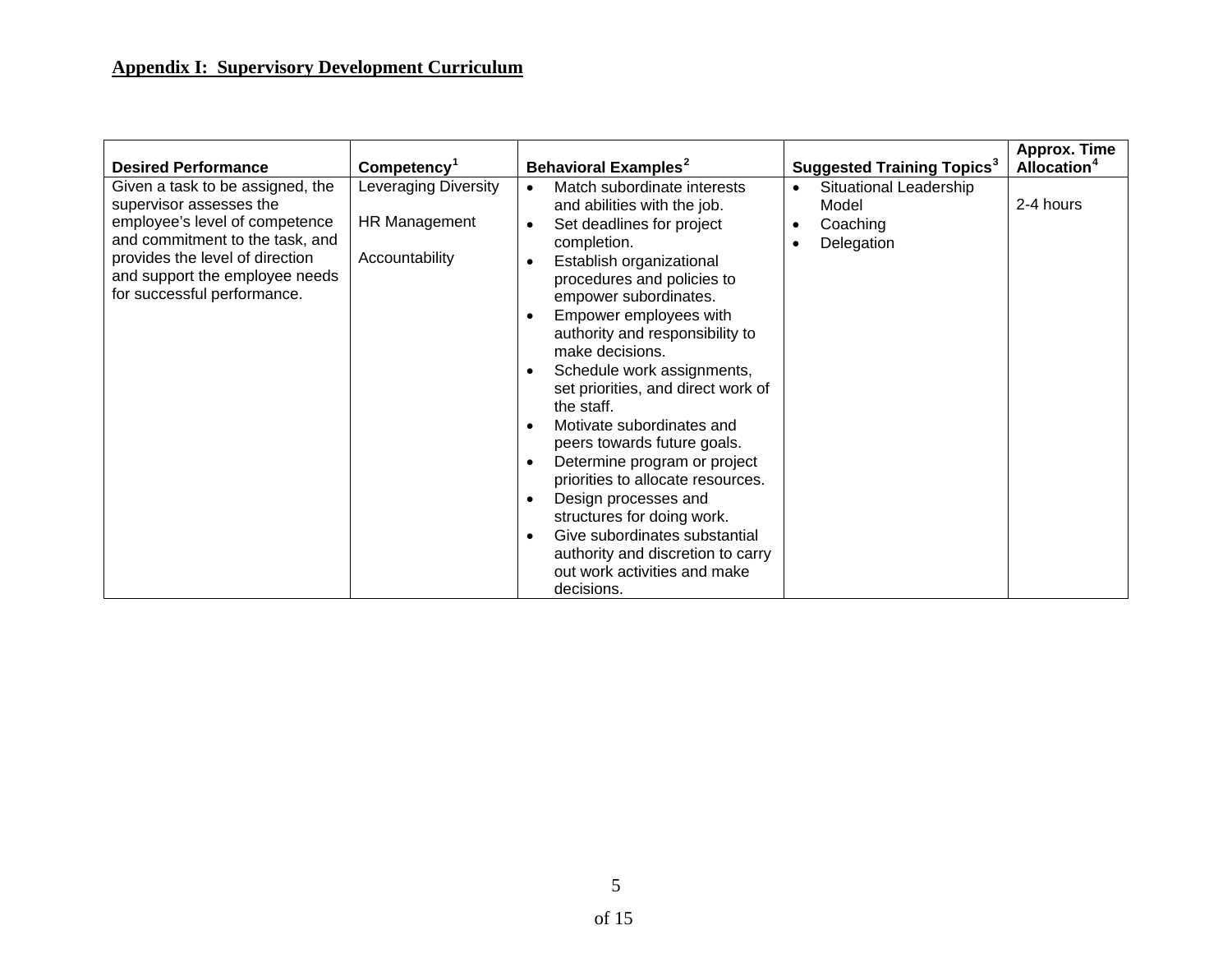| <b>Desired Performance</b>                                                                                                                                                                                                                                                    | Competency <sup>1</sup>                                                       | Behavioral Examples <sup>2</sup>                                                                                                                                                                                                                                                                                                                                                     | <b>Suggested Training Topics<sup>3</sup></b>                                                                                                                                                                                                                                                                                                                 | <b>Approx. Time</b><br>Allocation <sup>4</sup> |
|-------------------------------------------------------------------------------------------------------------------------------------------------------------------------------------------------------------------------------------------------------------------------------|-------------------------------------------------------------------------------|--------------------------------------------------------------------------------------------------------------------------------------------------------------------------------------------------------------------------------------------------------------------------------------------------------------------------------------------------------------------------------------|--------------------------------------------------------------------------------------------------------------------------------------------------------------------------------------------------------------------------------------------------------------------------------------------------------------------------------------------------------------|------------------------------------------------|
| Given identified individual<br>training needs and mandatory or<br>required training, the supervisor<br>will ensure that all employees,<br>including the supervisor, receive<br>the training in a timely manner.                                                               | <b>Leveraging Diversity</b><br>Human Resource<br>Management<br>Accountability | Train employees to know how<br>and when to use automation or<br>other technology related<br>equipment.<br>Create an organizational<br>environment, which encourages<br>staff to stay current/informed<br>about new automation or other<br>technology.<br>Provide career growth<br>opportunities for staff.<br>Provide employee coaching<br>and counseling for career<br>development. | OPM, DOI and Bureau<br>$\bullet$<br>specific training policies<br>and resources.<br>Career development<br>$\bullet$<br>activities and resources.<br>Mandatory and Required<br>$\bullet$<br>Training (DOI and Bureau<br>specific)<br>OPM's e-Scholar<br>$\bullet$<br>Programs<br>Reasonable<br>$\bullet$<br>accommodations related<br>to training activities. | 1-2 hours                                      |
| Given an employee situation of<br>concern, the supervisor is able to<br>differentiate between conduct<br>and performance issues and<br>take the appropriate steps to<br>resolve conduct issues in<br>accordance with organizational<br>policies, procedures and<br>standards. | Accountability<br>Human Resource<br>Management                                | Conduct disciplinary actions<br>$\bullet$<br>such as warnings and<br>reprimands.<br>Take corrective action when<br>$\bullet$<br>problems arise.<br>Identify potential problems in<br>employee behavior and take<br>appropriate action.<br>Conduct a "root cause" analysis<br>of the situation.                                                                                       | Conduct vs. Performance<br>$\bullet$<br>Progressive Discipline<br>$\bullet$<br><b>Table of Penalties</b><br>$\bullet$<br><b>RISC Model for Feedback</b><br>$\bullet$<br>(Report, Impact, Specify,<br>Consequence)                                                                                                                                            | 2-4 hours                                      |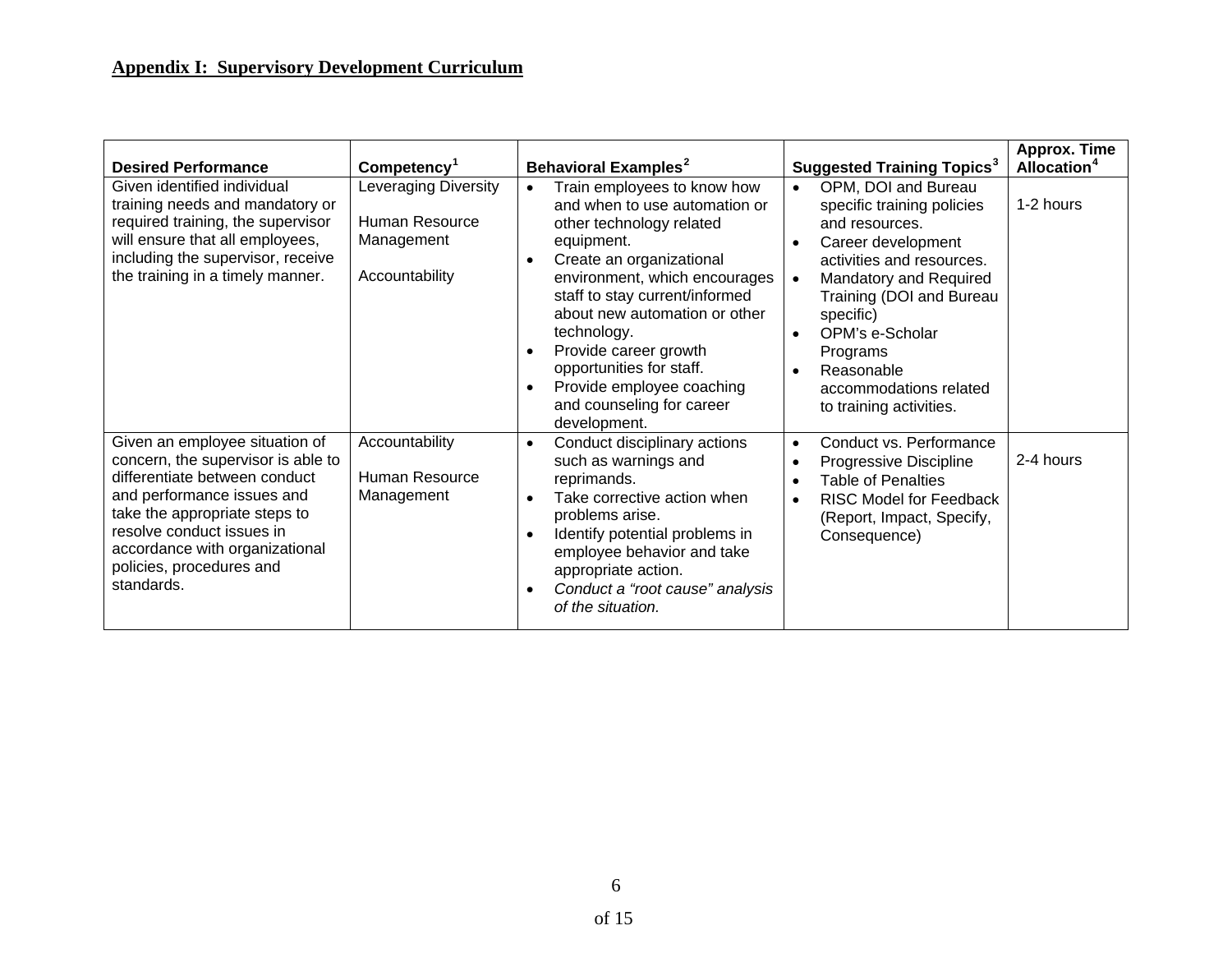| <b>Desired Performance</b>                                                                                                                                                                                                                                                                                                     | Competency <sup>1</sup>                                             | <b>Behavioral Examples<sup>2</sup></b>                                                                                                                                                                                                                                                                        | <b>Suggested Training Topics<sup>3</sup></b>                                                                                                                                                                                                                                                                                                                                       | Approx. Time<br>Allocation <sup>4</sup> |
|--------------------------------------------------------------------------------------------------------------------------------------------------------------------------------------------------------------------------------------------------------------------------------------------------------------------------------|---------------------------------------------------------------------|---------------------------------------------------------------------------------------------------------------------------------------------------------------------------------------------------------------------------------------------------------------------------------------------------------------|------------------------------------------------------------------------------------------------------------------------------------------------------------------------------------------------------------------------------------------------------------------------------------------------------------------------------------------------------------------------------------|-----------------------------------------|
| Given the Standards of Conduct<br>and other applicable guidance<br>the supervisor determines the<br>correct course of action when an<br>ethical or conduct concern<br>occurs and provides guidance to<br>the employee.                                                                                                         | Accountability<br>Human Resource<br>Management<br>Integrity/Honesty | Maintain internal control<br>$\bullet$<br>systems to ensure protection<br>against fraud, waste, and<br>mismanagement.<br>Model high standards of<br>$\bullet$<br>honesty and integrity.<br>Review internal control systems<br>$\bullet$<br>for compliance against<br>established procedures and<br>standards. | <b>Standards of Conduct</b><br>$\bullet$<br>Ethics in the Workplace<br>$\bullet$<br><b>Statutory Prohibitions</b><br>$\bullet$<br>Post Employment<br>$\bullet$<br><b>Disclosure of Financial</b><br>$\bullet$<br>Interests<br><b>Table of Penalties</b><br>$\bullet$<br>Progressive Discipline<br>$\bullet$                                                                        | 2-4 hours                               |
| Given an indication or claim of a<br>hostile work environment, sexual<br>harassment, or discrimination,<br>the supervisor promptly conducts<br>an investigation and takes<br>measures as appropriate to<br>correct the situation and maintain<br>an environment free of<br>discrimination and other<br>inappropriate behavior. | Accountability<br>Decisiveness<br>Problem Solving                   | Prevent complaints from<br>$\bullet$<br>employees.<br>Resolve complaints from<br>employees.<br>Immediately address<br>$\bullet$<br>inappropriate behavior.<br>Reduce liability                                                                                                                                | Guidelines for<br>$\bullet$<br>documenting an incident.<br>Indicators of Potential<br>$\bullet$<br><b>Hostile Work</b><br>Environment<br>Sexual Harassment and<br>$\bullet$<br>Quid Pro Quo<br>Discrimination: Disparate<br>$\bullet$<br><b>Treatment and Disparate</b><br>Impact.<br><b>DOI Zero Tolerance</b><br>$\bullet$<br>Policy<br><b>Protected Categories</b><br>$\bullet$ | 4-6 hours                               |
| Given complaints or grievances,<br>the supervisor takes measures<br>as appropriate to resolve them.                                                                                                                                                                                                                            | Accountability<br><b>Conflict Management</b><br>Problem Solving     | Resolve complaints from<br>$\bullet$<br>employees.<br>Recommend solutions to critical<br>$\bullet$<br>or sensitive problems.                                                                                                                                                                                  | <b>EEO Complaint Process</b><br>$\bullet$<br><b>Grievance Process</b><br>$\bullet$<br>Alternative Dispute<br>$\bullet$<br><b>Resolution Process</b><br>No Fear Act<br>$\bullet$                                                                                                                                                                                                    | 2-4 hours                               |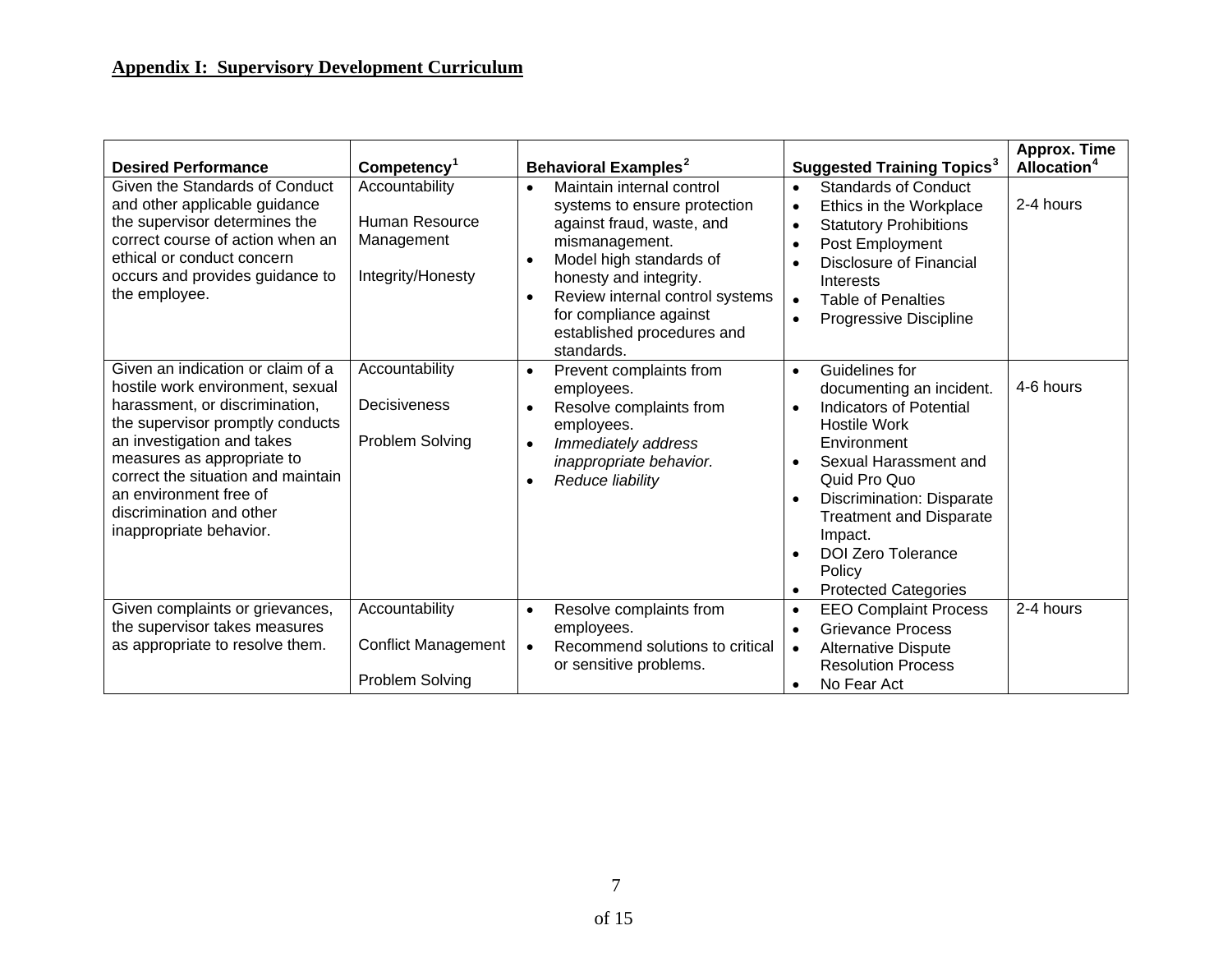| <b>Desired Performance</b>                                                                                                                                                                                                         | Competency <sup>1</sup>                                                        | <b>Behavioral Examples<sup>2</sup></b>                                                                                                                                                             | <b>Suggested Training Topics<sup>3</sup></b>                                                                                                                                                                                                                                                                                                 | Approx. Time<br>Allocation <sup>4</sup> |
|------------------------------------------------------------------------------------------------------------------------------------------------------------------------------------------------------------------------------------|--------------------------------------------------------------------------------|----------------------------------------------------------------------------------------------------------------------------------------------------------------------------------------------------|----------------------------------------------------------------------------------------------------------------------------------------------------------------------------------------------------------------------------------------------------------------------------------------------------------------------------------------------|-----------------------------------------|
| Given organizational policy and<br>procedures, supervisors will act<br>in accordance with any<br>bargaining unit agreement that<br>exists and/or uphold the rights of<br>employees when they are<br>attempting to organize.        | Accountability<br>Human Resource<br>Management<br><b>Technical Credibility</b> | Deal with representatives of<br>$\bullet$<br>bargaining unit on matters<br>involving employees.<br>Act as a liaison between<br>workers and management to<br>facilitate organizational<br>progress. | Labor Management<br>$\bullet$<br>Relations in general.<br>Specific knowledge of<br>$\bullet$<br>any binding agreements<br>impacting the workplace.<br>Labor Agreement<br>$\bullet$<br><b>Information Retrieval</b><br>System (LAIRS)                                                                                                         | 1-2 hours                               |
| Supervisor will make decisions<br>regarding employee leave,<br>coverage for leave, approval and<br>administration of overtime for<br>staff in accordance with all<br>regulations and policies.                                     | Decisiveness<br>Human Resource<br>Management<br><b>Technical Credibility</b>   | Control attendance and leave,<br>including approval of sick and<br>annual leave.                                                                                                                   | Leave Administration<br>$\bullet$<br>Pay Administration<br>$\bullet$<br><b>FLSA</b><br>$\bullet$<br><b>FMLA</b><br>$\bullet$<br><b>Work Schedule</b><br>$\bullet$<br><b>Flexibilities including</b><br>reasonable<br>accommodations for<br>people with disabilities<br>and for religious<br>affiliations<br>Federal Wage System<br>$\bullet$ | 3-6 hours                               |
| Given workforce/ workplace<br>injuries/accidents, the<br>supervisor completes<br>accident/incident reports and<br>Worker's Compensation claim<br>forms and facilitates the<br>employee's return to duty as<br>quickly as possible. | HR Management<br><b>Technical Credibility</b>                                  | <b>Promotes Safety</b><br>$\bullet$<br>Conducts risk assessments.<br>Conducts accident<br>$\bullet$<br>investigations.<br>Reports accidents using<br>SMIS/OWCP documents.                          | DOI and Bureau Specific<br>$\bullet$<br>Safety Program<br>Accident/Incident<br>$\bullet$<br>Reporting<br><b>Worker's Compensation</b><br>$\bullet$<br>Program<br><b>Risk Assessment</b><br>$\bullet$<br><b>Bureau Safety Program</b><br>$\bullet$<br>Legal Liabilities<br>$\bullet$                                                          | 2-4 hours                               |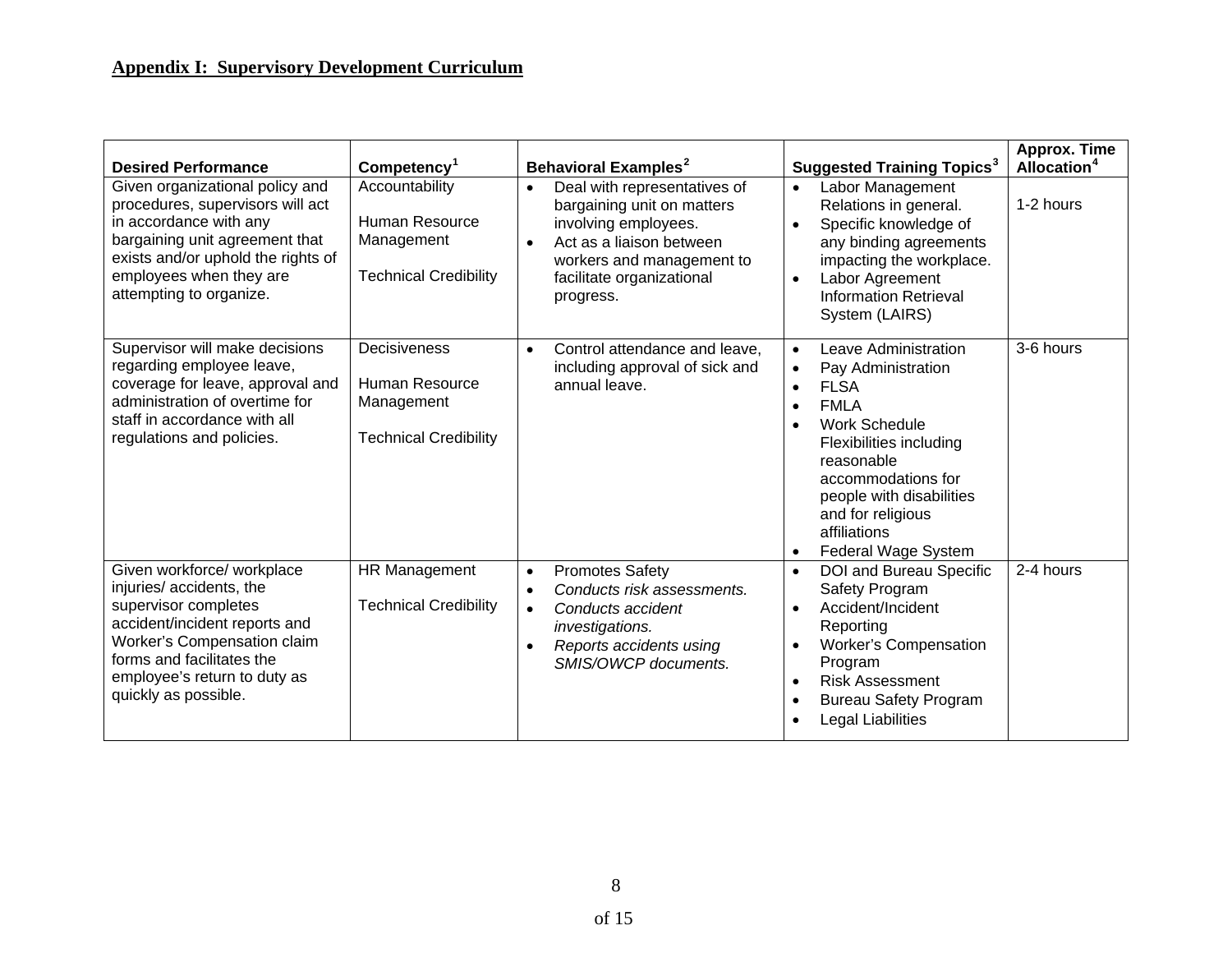#### **Phase II:**

| <b>Training Objectives</b>                                                                                                                                                                                                                                                                                          | Competency <sup>5</sup>                                                                  | <b>Behavioral Examples</b> <sup>6</sup>                                                                                                                                                                                                                                                  | <b>Suggested Training Topics<sup>7</sup></b>                                                                                                                                                                                                                               | <b>Approx. Time</b><br><b>Allocation</b> <sup>8</sup> |
|---------------------------------------------------------------------------------------------------------------------------------------------------------------------------------------------------------------------------------------------------------------------------------------------------------------------|------------------------------------------------------------------------------------------|------------------------------------------------------------------------------------------------------------------------------------------------------------------------------------------------------------------------------------------------------------------------------------------|----------------------------------------------------------------------------------------------------------------------------------------------------------------------------------------------------------------------------------------------------------------------------|-------------------------------------------------------|
| Given feedback from<br>management, peers,<br>subordinates and others, the<br>supervisor is able to develop a<br>professional growth plan that is<br>focused on developing<br>supervisory and leadership skills.                                                                                                     | <b>Continual Learning</b><br><b>Technical Credibility</b><br><b>Interpersonal Skills</b> | Maintain a high level of<br>$\bullet$<br>professional expertise.<br>Invest time and energy in<br>$\bullet$<br>self-development and<br>growth.<br>Maintain communication<br>network with others for<br>self-learning and growth.<br>Establish networks with<br>key individuals or groups. | <b>IDP</b> Development and<br>$\bullet$<br>Approval process.<br>360° Assessment of<br>$\bullet$<br>Leadership Skills<br>How to Use Feedback<br>$\bullet$<br>Effectively<br>OPM's 27 Competencies<br>$\bullet$<br>Position/Job Series<br>$\bullet$<br>specific competencies | 3-5 hours                                             |
| Given a conflict situation<br>involving the supervisor and a<br>stakeholder or an employee-to-<br>employee conflict, the supervisor<br>is able to manage the situation in<br>a constructive manner and seek<br>out assistance as needed in<br>keeping with organizational<br>policies, procedures and<br>standards. | <b>Conflict Management</b><br>Decisiveness<br><b>Interpersonal Skills</b>                | Resolve problems and<br>reach workable solution<br>among parties.                                                                                                                                                                                                                        | Conflict resolution<br>$\bullet$<br>techniques.<br><b>Alternative Dispute</b><br>$\bullet$<br><b>Resolution Program</b><br><b>Employee Assistance</b><br>$\bullet$<br>Program<br><b>Mediation Techniques</b><br>$\bullet$                                                  | 2-4 hours                                             |

<span id="page-12-0"></span><sup>&</sup>lt;sup>5</sup> Although many competencies may be partially covered in any given objective, we have limited the list to the primary 3-4 competencies for each objective.

<span id="page-12-1"></span><sup>&</sup>lt;sup>6</sup> Behavioral examples are taken from OPM's HR Manager except for those written in *italics*, which were taken or modified from other documents.

<span id="page-12-2"></span> $7$  This list of training topics is not exhaustive and latitude is given to make minor adjustments to the supervisory training program, while maintaining the integrity of a comprehensive development program that covers broad areas of supervisory responsibility.

<span id="page-12-3"></span><sup>&</sup>lt;sup>8</sup> The time allocations are only estimates and actual training may take less or more time depending on the depth and breadth of the training or specific bureau needs.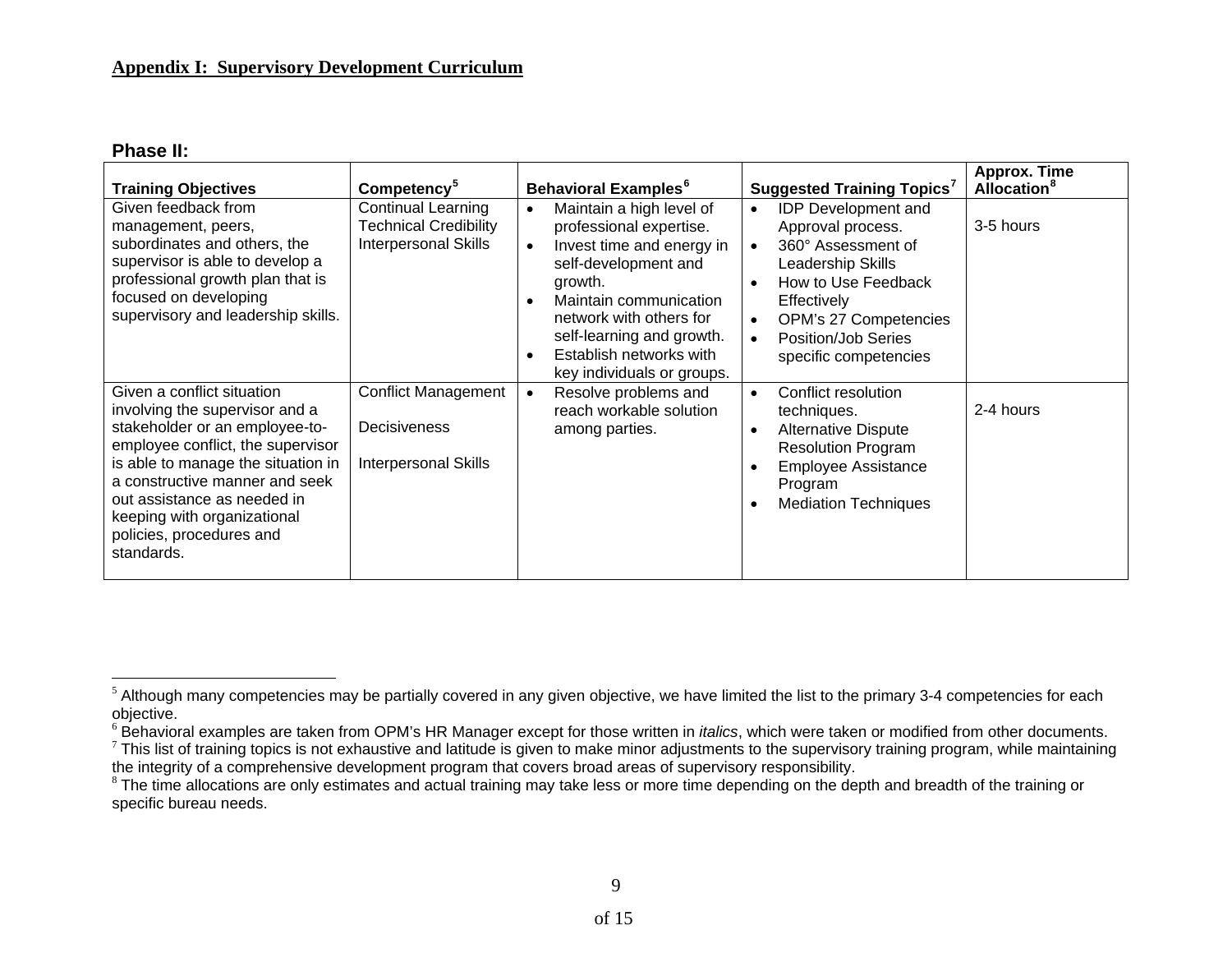| <b>Training Objectives</b>                                                                                                                                                                                                              | Competency <sup>5</sup>                                                   | <b>Behavioral Examples</b> <sup>6</sup>                                                                                                                                                                                                                                                                                                                                                                                                                                                  | <b>Suggested Training Topics</b> <sup>7</sup>                                                                                                                                                                                                                                                                                                                                                                                                                                                                                     | Approx. Time<br><b>Allocation</b> <sup>8</sup> |
|-----------------------------------------------------------------------------------------------------------------------------------------------------------------------------------------------------------------------------------------|---------------------------------------------------------------------------|------------------------------------------------------------------------------------------------------------------------------------------------------------------------------------------------------------------------------------------------------------------------------------------------------------------------------------------------------------------------------------------------------------------------------------------------------------------------------------------|-----------------------------------------------------------------------------------------------------------------------------------------------------------------------------------------------------------------------------------------------------------------------------------------------------------------------------------------------------------------------------------------------------------------------------------------------------------------------------------------------------------------------------------|------------------------------------------------|
| Given the requirement to build a<br>cohesive work group or team,<br>the supervisor applies team<br>processes and group dynamic<br>techniques to accomplish work.<br><b>Organizational Indicators:</b><br>Track mission accomplishments. | <b>Team Building</b><br>Interpersonal Skills<br><b>Service Motivation</b> | Foster consensus<br>$\bullet$<br>building with<br>subordinates, peers, and<br>superiors.<br>Encourage open<br>$\bullet$<br>communication and input<br>from employees.<br>Promote teamwork within<br>the organization.<br>Involve staff in developing<br>organizational plans.<br>Establish team or group<br>achievement awards.                                                                                                                                                          | Value of a team approach<br>$\bullet$<br><b>Utilizing Team Member</b><br>$\bullet$<br><b>Abilities</b><br>Creating a Shared<br>Purpose<br>Setting Team Goals and<br>Objectives<br><b>Group Dynamics</b><br>$\bullet$<br><b>Conducting Effective</b><br>Meetings<br><b>Group Problem Solving</b><br>$\bullet$<br>and Decision Making<br><b>Evaluating Team Process</b><br>and Performance                                                                                                                                          | 16-32 hours                                    |
| Given the need to provide<br>products and services to internal<br>and external customers, the<br>supervisor will seek continuous<br>improvement in the quality of<br>services, products, and<br>processes.                              | <b>Customer Service</b><br>Partnering                                     | Collaborate with clients,<br>$\bullet$<br>including people with<br>disabilities and other<br>underserved populations<br>to identify their<br>expectations.<br>Anticipate the needs of<br>clients.<br>Work with clients to set<br>standards for services<br>and products.<br>Integrate client<br>$\bullet$<br>expectations into the<br>delivery process for<br>services or products.<br>Encourage regular<br>$\bullet$<br>communication with<br>clients to ensure their<br>needs are met. | <b>Customer Service</b><br>$\bullet$<br>Standards<br><b>ID Internal and External</b><br><b>Customers</b><br>Methods for Identifying<br>$\bullet$<br><b>Customer Needs</b><br>Dealing with Difficult<br>$\bullet$<br><b>Customers</b><br>Strategies for Improving<br><b>Customer Service</b><br>Processes<br>Continuous improvement<br>$\bullet$<br>strategies.<br><b>Modification of Customer</b><br>$\bullet$<br>Services to meet the<br>needs of customers with<br>disabilities<br>Collaboration with<br>$\bullet$<br>customers | 4-6 hours                                      |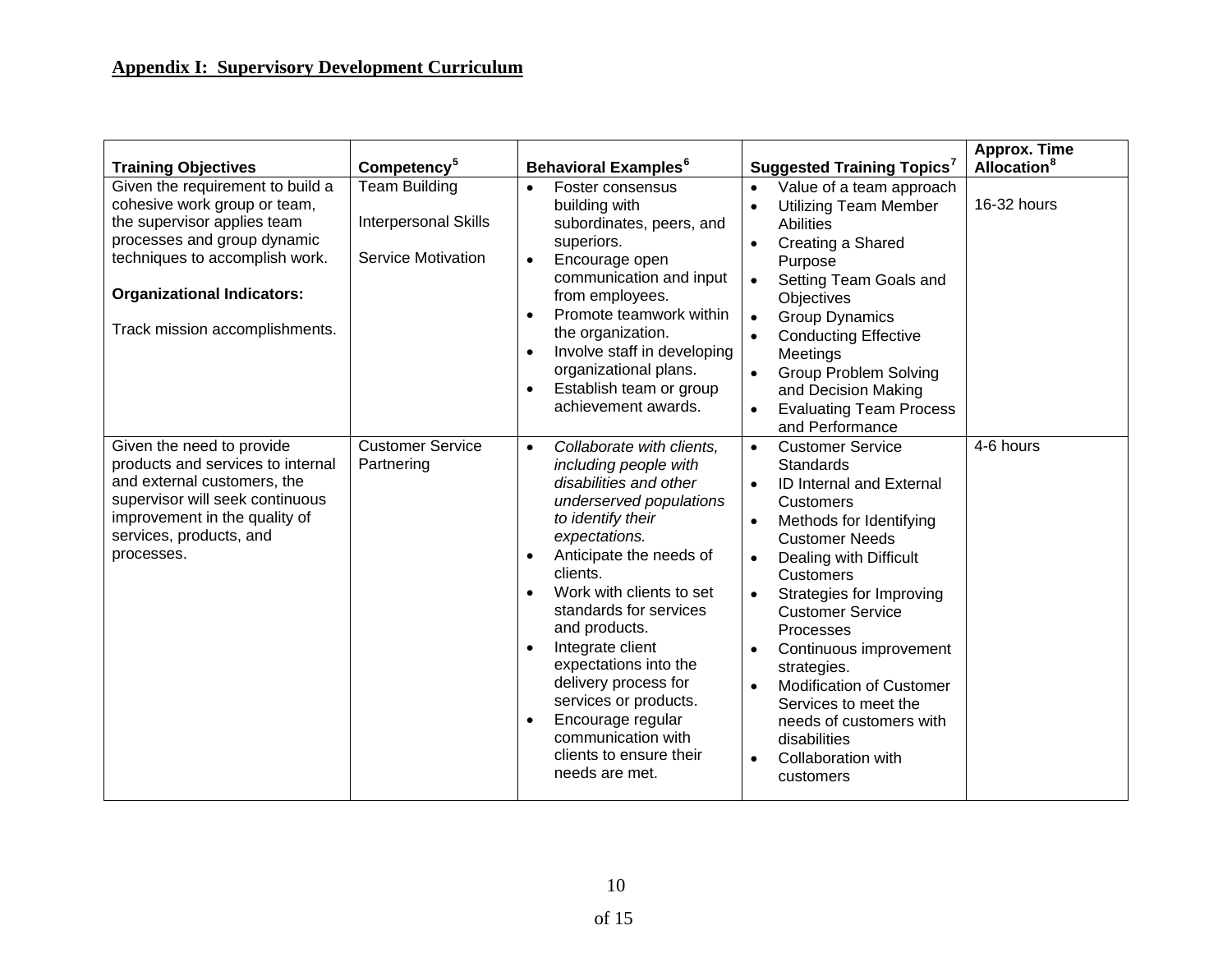| <b>Training Objectives</b>                                                                                                                                                                                                                | Competency <sup>5</sup>      | <b>Behavioral Examples</b> <sup>6</sup>                                                                                                                                                                                                                                                                                                                                                                                                                              | <b>Suggested Training Topics'</b>                                                                                                                   | Approx. Time<br><b>Allocation</b> <sup>8</sup> |
|-------------------------------------------------------------------------------------------------------------------------------------------------------------------------------------------------------------------------------------------|------------------------------|----------------------------------------------------------------------------------------------------------------------------------------------------------------------------------------------------------------------------------------------------------------------------------------------------------------------------------------------------------------------------------------------------------------------------------------------------------------------|-----------------------------------------------------------------------------------------------------------------------------------------------------|------------------------------------------------|
|                                                                                                                                                                                                                                           |                              | Use client feedback<br>system to evaluate<br>delivery of services.<br>Train employees in client<br>interaction techniques.<br>Awareness of program<br>٠<br>accessibility requirements                                                                                                                                                                                                                                                                                |                                                                                                                                                     |                                                |
| Given work-related challenges or<br>tasks and situations requiring<br>buy-in and/or approval, the<br>supervisor will apply power,<br>authority, and influence to build<br>support and/or consensus for<br>achieving organizational goals. | Influencing /<br>Negotiating | Seek opportunities to<br>٠<br>move the organization<br>toward future goals.<br>Identify and use power<br>sources to facilitate goal<br>attainment.<br>Negotiate with internal or<br>external groups to<br>facilitate program<br>implementation.<br>Obtain support from<br>superiors before taking<br>critical action.<br>Gain support of key<br>individuals to ensure goal<br>accomplishment.<br>Market work plans to<br>higher management to<br>gain their support. | Influencing Skills<br>$\bullet$<br>Sources of Power<br>$\bullet$<br><b>Handling Objections</b><br>$\bullet$<br><b>Active Listening</b><br>$\bullet$ | 16-32 hours                                    |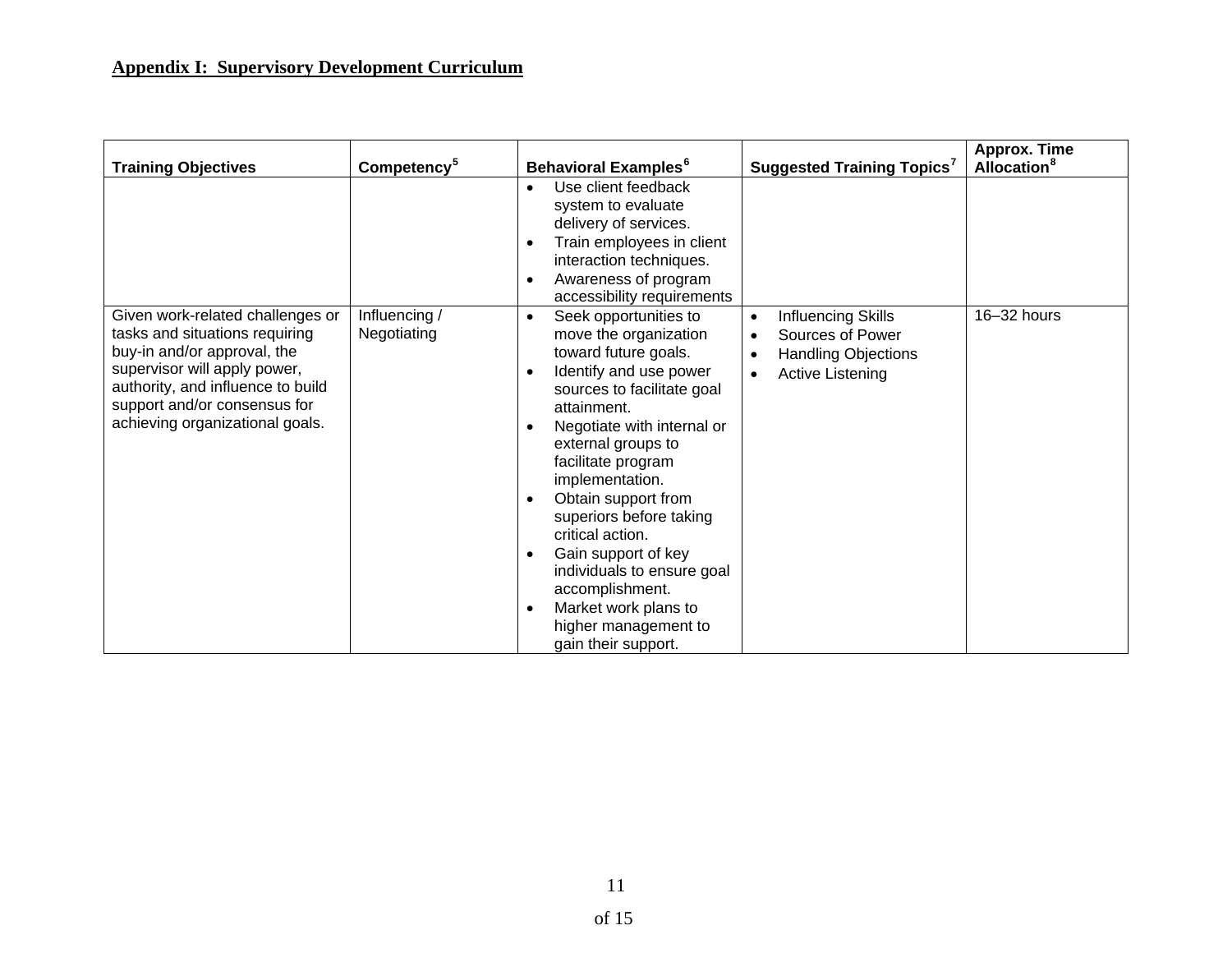| <b>Training Objectives</b>                                                                                                                                                                        | Competency <sup>5</sup>                                                                | <b>Behavioral Examples<sup>6</sup></b>                                                                                                                                                                                                                                                                                                                                                                | <b>Suggested Training Topics</b> <sup>7</sup>                                                                                                                                                                     | Approx. Time<br>Allocation <sup>8</sup> |
|---------------------------------------------------------------------------------------------------------------------------------------------------------------------------------------------------|----------------------------------------------------------------------------------------|-------------------------------------------------------------------------------------------------------------------------------------------------------------------------------------------------------------------------------------------------------------------------------------------------------------------------------------------------------------------------------------------------------|-------------------------------------------------------------------------------------------------------------------------------------------------------------------------------------------------------------------|-----------------------------------------|
| Given the normal activities of a<br>first level supervisor, the<br>supervisor demonstrates<br>communication skills that<br>facilitate an open exchange of<br>ideas and build relationships.       | <b>Interpersonal Skills</b><br><b>Oral Communication</b>                               | Treats employees and<br>$\bullet$<br>others with respect,<br>caring, and courtesy.<br>Maintains an open door<br>$\bullet$<br>policy.<br><b>Exhibits tact and restraint</b><br>in difficult situations.<br>Maintains effective<br>working relationships with<br>subordinates, peers,<br>higher management and<br>customers                                                                             | <b>Communication Model</b><br>$\bullet$<br>Barriers to<br>$\bullet$<br>Communication<br><b>Active Listening</b><br>$\bullet$<br><b>Communication styles</b><br>assessment                                         | 4-6 hours                               |
| Given new information or<br>changing conditions, unexpected<br>obstacles, and/or ambiguity in<br>the work environment, the<br>supervisor recovers quickly and<br>maintains focus.                 | Resilience<br>Flexibility<br><b>Technical Credibility</b>                              | Implement new or revised<br>$\bullet$<br>programs and policies.<br>Adjust work/action plans<br>as a result of budget<br>changes.<br>Adjust work schedules to<br>meet changing priorities.<br>Establish a balance<br>among competing<br>objectives to accomplish<br>overall organizational<br>goals.<br>Keep abreast of key<br>agency policies and<br>priorities likely to affect<br>the program area. | Current issues and hot<br>$\bullet$<br>topics in the Department<br>and/or agency.<br>Change Management<br>$\bullet$<br>Techniques<br>How to Prioritize Work<br>$\bullet$<br><b>Stress Reduction</b><br>Techniques | 6-8 hours                               |
| Given the oral communication<br>requirements associated with<br>supervision, the supervisor is<br>able to express facts or ideas in<br>a clear and organized manner<br>that is appropriate to the | <b>Oral Communication</b><br><b>Technical Credibility</b><br><b>Service Motivation</b> | Make oral presentations<br>$\bullet$<br>to higher management or<br>outside organizations.<br>Conduct briefings or other<br>$\bullet$<br>meetings.                                                                                                                                                                                                                                                     | <b>Presentation Skills</b><br>$\bullet$<br><b>Briefing Skills</b><br>$\bullet$<br>Awareness of<br>$\bullet$<br>requirements and options<br>for communicating with<br>the disabled.                                | 8-16 hours                              |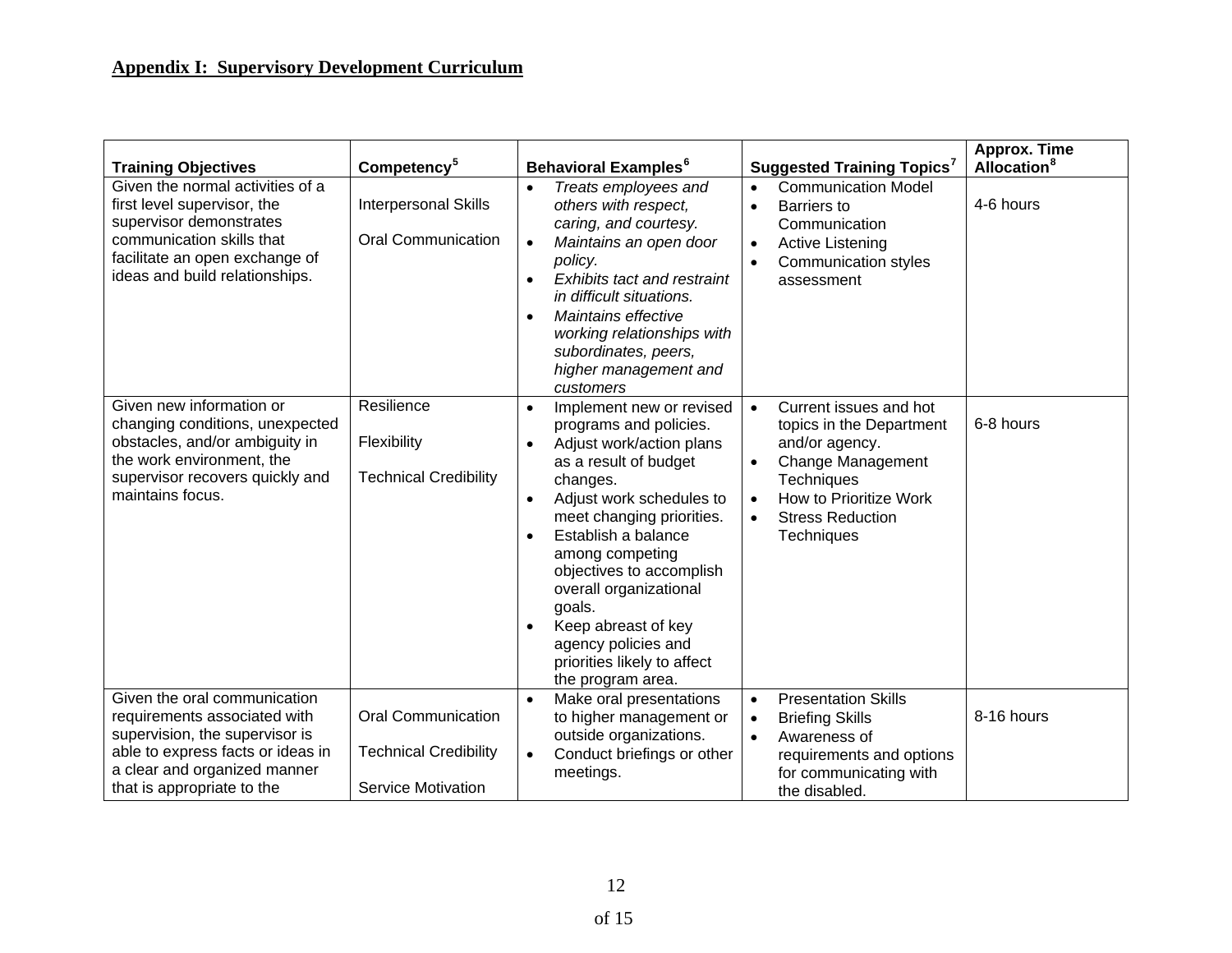| <b>Training Objectives</b>                                                                                                                                                                                                                       | Competency <sup>5</sup>                                                                  | <b>Behavioral Examples<sup>6</sup></b>                                                                                                                                                                                                                                                                                                                                                                                                                                                  | <b>Suggested Training Topics<sup>7</sup></b>                                                                                                                  | Approx. Time<br><b>Allocation</b> <sup>8</sup> |
|--------------------------------------------------------------------------------------------------------------------------------------------------------------------------------------------------------------------------------------------------|------------------------------------------------------------------------------------------|-----------------------------------------------------------------------------------------------------------------------------------------------------------------------------------------------------------------------------------------------------------------------------------------------------------------------------------------------------------------------------------------------------------------------------------------------------------------------------------------|---------------------------------------------------------------------------------------------------------------------------------------------------------------|------------------------------------------------|
| audience and purpose of the<br>presentation.                                                                                                                                                                                                     |                                                                                          | Explain significant goals,<br>$\bullet$<br>activities, policies, and<br>procedures to<br>subordinates.<br>Discuss management<br>practices with staff.<br>Communicate the<br>$\bullet$<br>organization's vision and<br>mission to staff.<br>Inform subordinates<br>$\bullet$<br>about developments and<br>their impact on<br>organizational activities.<br>Explain and defend<br>management's policies or<br>practices.<br>Inform higher-level<br>management of program<br>developments. |                                                                                                                                                               |                                                |
| Given the written communication<br>requirements associated with<br>supervision, the supervisor is<br>able to express facts or ideas in<br>a clear and organized manner<br>that is appropriate to the<br>audience and purpose of the<br>document. | Written<br>Communication<br>Human Resource<br>Management<br><b>Technical Credibility</b> | Establish clear and<br>$\bullet$<br>concise policies and<br>guidelines for program<br>area.<br>Develop procedures for<br>evaluating work products.<br>Present cost/benefit<br>$\bullet$<br>estimates of projects or<br>programs to higher<br>management.<br>Present data in a clear<br>and organized format.                                                                                                                                                                            | Department and/or<br>$\bullet$<br><b>Bureau Correspondence</b><br><b>Guidelines</b><br><b>Technical Writing Skills</b><br>Plain Language<br><b>Guidelines</b> | 8-16 hours                                     |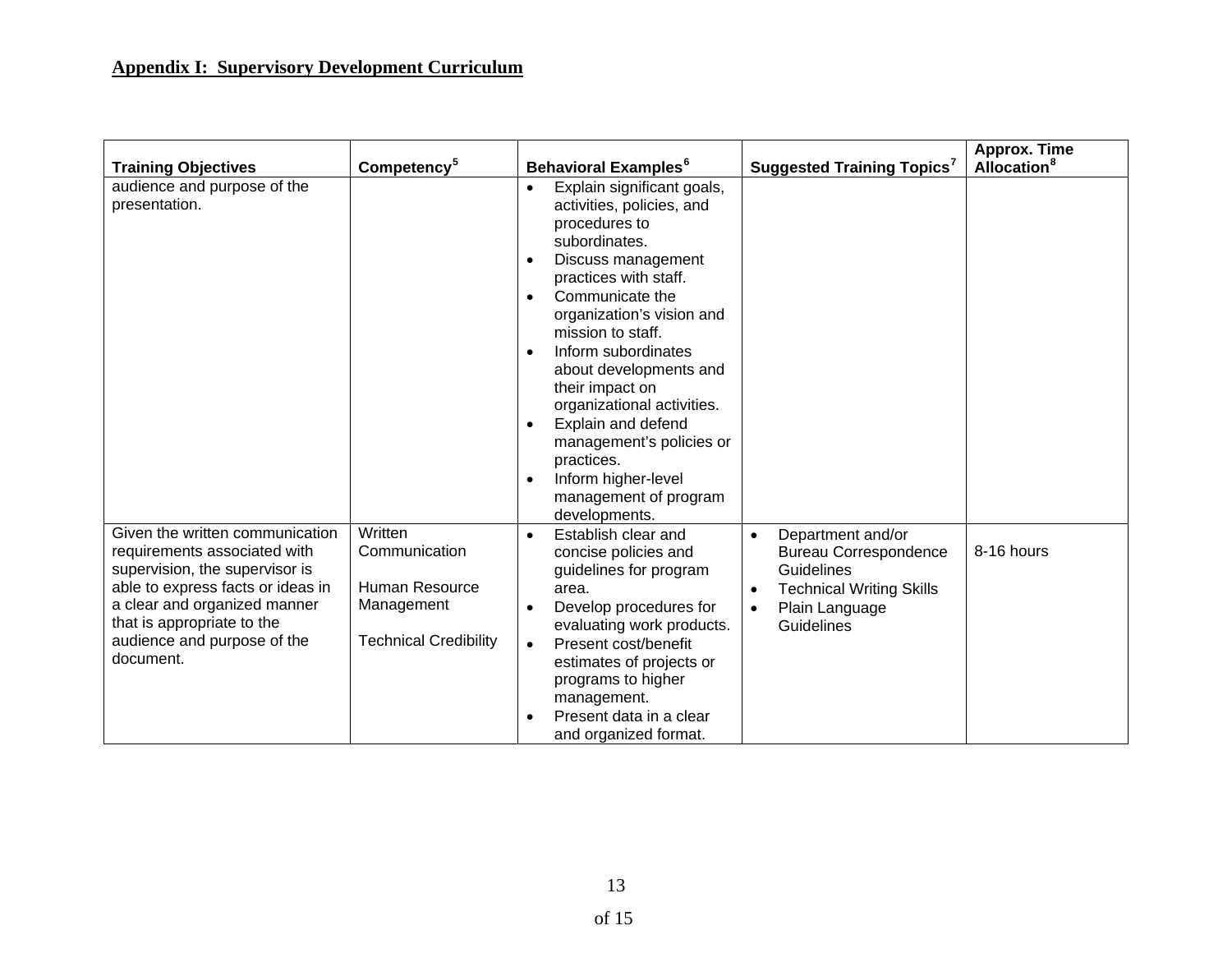| <b>Training Objectives</b>                                                                                                                                                                                                                           | Competency <sup>5</sup>                                                    | <b>Behavioral Examples<sup>6</sup></b>                                                                                                                                                                                      | <b>Suggested Training Topics</b> <sup>7</sup>                                                              | Approx. Time<br><b>Allocation</b> <sup>8</sup> |
|------------------------------------------------------------------------------------------------------------------------------------------------------------------------------------------------------------------------------------------------------|----------------------------------------------------------------------------|-----------------------------------------------------------------------------------------------------------------------------------------------------------------------------------------------------------------------------|------------------------------------------------------------------------------------------------------------|------------------------------------------------|
| Given the supervisor's work unit<br>and the various programs and<br>options available to promote<br>employee health and well being,<br>the supervisor is able to create a<br>work environment that<br>maximizes flexibility and<br>minimizes stress. | Flexibility<br>Human Resource<br>Management<br><b>Interpersonal Skills</b> | Adjust work schedules to<br>accommodate<br>employee's personal and<br>work needs.<br>Make use of Department,<br>Bureau, or Local Work/<br>Life Programs to benefit<br>employees.<br>Sponsor a Health Fair for<br>employees. | DOI and Bureau<br>Work/Life Programs.<br><b>Alternative Work</b><br>Schedules.<br><b>Stress Management</b> | 1-2 hours                                      |